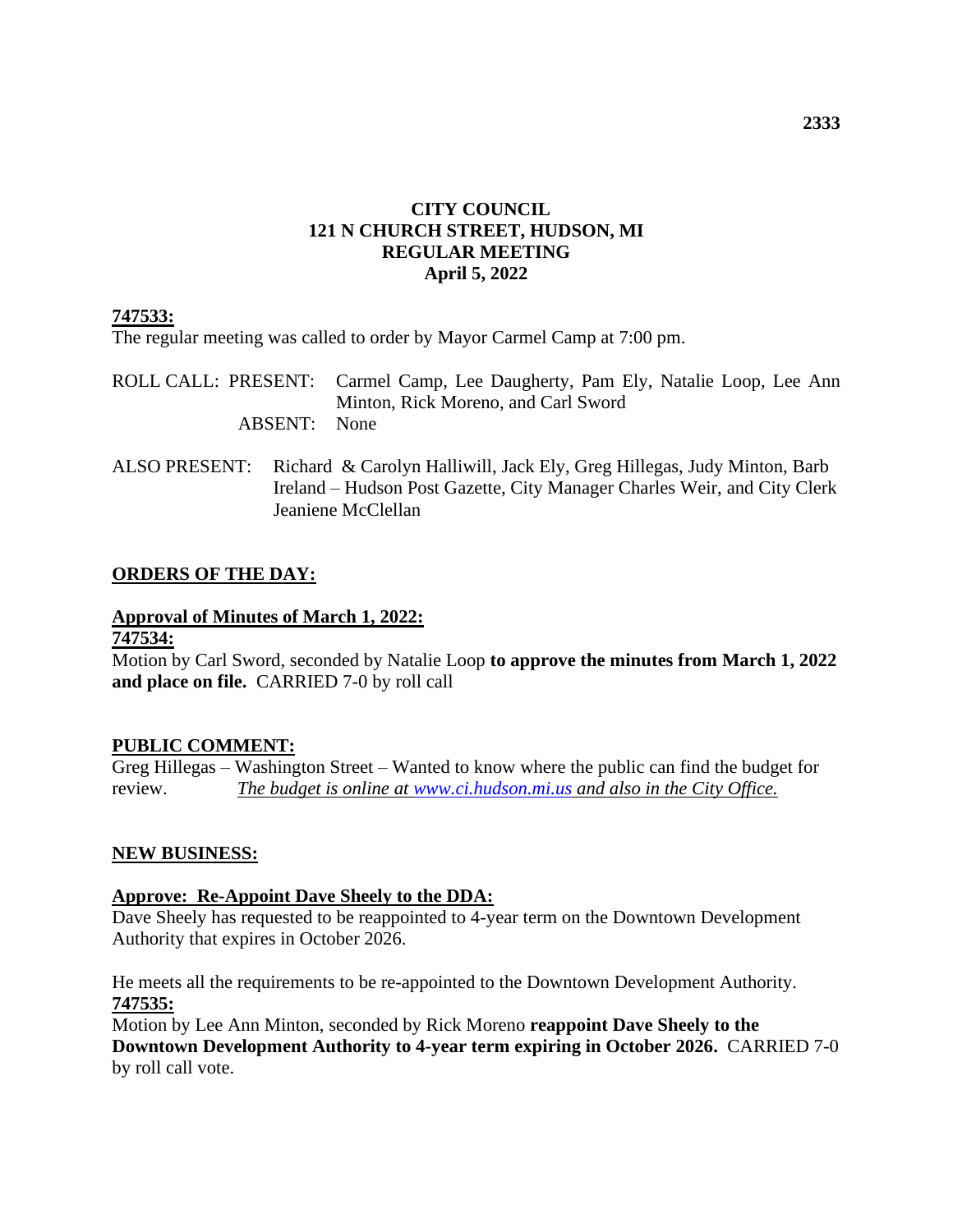### **Approve: Appointments to the DDA:**

Jason Decker, John Kirkland, Dave Willhite, Darwin Vandevender, Dr. Corey Borck and Michelle Jedele has requested to be appointed to the Downtown Development Authority.

Jason Decker and John Kirkland will have a one-year term expiring October 2023.

Dave Willhite will have a two-year term expiring October 2024.

Darwin Vandevender will have a three-year term expiring October 2025.

Dr. Corey Borck and Michelle Jedele will have four-year terms expiring October 2026.

They meet all the requirements to be appointed to the Downtown Development Authority. **747536:**

Motion by Carl Sword, seconded by Rick Moreno **appoint Jason Decker and John Kirkland with a one-year term, Dave Willhite with a two-year term, Darwin Vandevender with a three-year term and Dr. Corey Borck and Michelle Jedele with four-year terms to the Downtown Development Authority.** CARRIED 7-0 by roll call vote.

# **Approve: Revised Performance Resolution for Municipalities:**

Council approved the original resolution back on January 4, 2022. We received an email from Jared Boll at MDOT that the wording has been updated and all municipalities will need to approve the revised resolution.

#### **747537:**

Motion by Carl Sword, seconded by Pam Ely **adopt the revised "Performance Resolution for Municipalities" for the calendar year 2022.** CARRIED 7-0 by roll call vote.

#### **Approve: Maple Grove Cemetery Contract:**

At the meeting on January 18th, Council authorized to seek sealed bids up to a three (3) year lawn maintenance contract at the Maple Grove Cemetery. The bid opening was held on March  $10<sup>th</sup>$ .

Only one sealed bid was received. The bids advertisement requested 1-year and 3-year bid amounts, as well as a price for Fall cleanup. Deo's Lawn Service bid was for only one year at \$49,500 and \$8,125 for the fall cleanup.

We also had a meeting with Jay Best about getting one full time and one part time person to do the cemetery but that will still be about \$40,000 more a year for labor and equipment that would need to be purchased.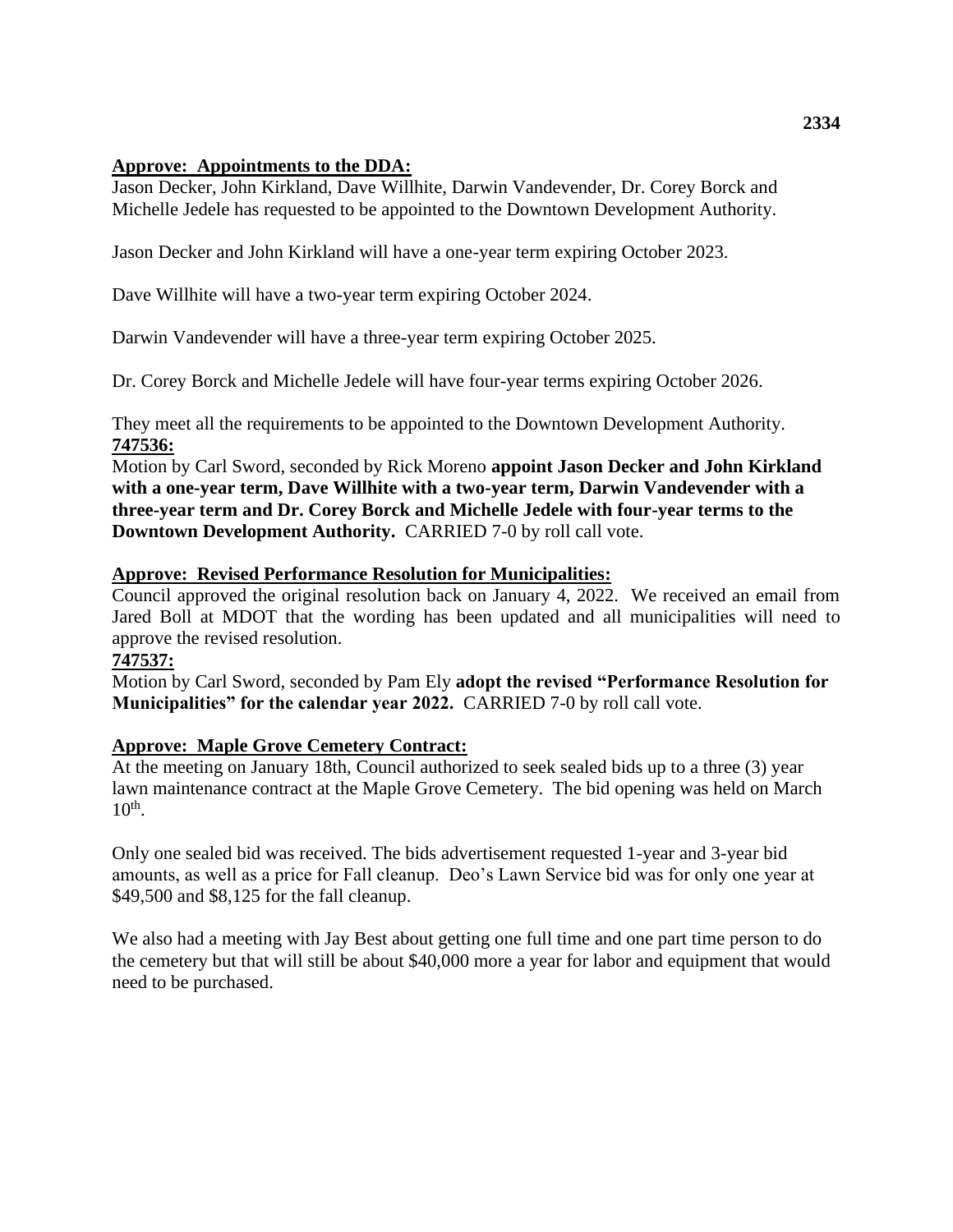# **747538:**

Motion by Lee Ann Minton, seconded by Carl Sword **accept the bid from Deo's Lawn Service in the amount of \$49,500 a year and \$8,125 for fall cleanup for a one-year summer lawn maintenance contract at Maple Grove Cemetery and authorize the City Manager to sign the contract for the City.** CARRIED 6-1 by roll call vote. (Camp, Ely, Loop, Minton, Moreno, Sword – yes Daugherty – no)

# **Approve: Renewal of Hudson Township ALS Service Agreement:**

City Manager Charles Weir has been going over the ALS service agreements and contracts with the surrounding townships and discovered that the agreements need to be updated. A proposed new Service Agreement with Hudson Township for ALS services to November 30, 2025 was given to each of the Councilmembers for their review. The current agreement expired November 30, 2018.

There are no changes to the wording in the agreement except for the dates. The Township is still collecting up to the one mill tax levy on Hudson Township properties for the ALS services. **747539:**

Motion by Natalie Loop, seconded by Carl Sword **approve the ALS Service Agreement with Hudson Township, for ALS services to the Township commencing April 5, 2022, to November 30, 2025..** CARRIED 7-0 by roll call vote.

#### **Approve: Emergency Purchase for a Thermo Scientific Precision BOD Incubator:**

The Incubator at the WWTP was failing and Superintendent Ted Hutchison notified the City Manager on March 10<sup>th</sup>. We purchased a new Thermo Scientific Precision BOD from NC Labs of Wisconsin Inc, for \$5,143.80.

Ted found four quotes:

NC Labs - \$4,795.00 USA Blue Book - \$5,777.00 Capitol Scientific - \$5,064.77 Lab Depot - \$6,477.00

NC Labs was the lowest amount of \$4,795.00 plus shipping. The total cost of \$5,143.80. **747540:**

Motion by Natalie Loop, seconded by Carl Sword **Affirm the purchase of the Thermo Scientific Precision BOD Incubator from NC Labs of Wisconsin Inc. for the total amount of \$5,143.80.** CARRIED 7-0 by roll call vote.

#### **Approve: N Church St Closure for the Chamber of Commerce festival June 18, 2022:**

The Hudson Chamber of Commerce is planning on sponsoring a small festival on June 18, 2022 and is requesting the North Church Street between West Main and Railroad Street be closed to traffic for the festival. The Chamber is requesting the closure for vendors and crafters. They are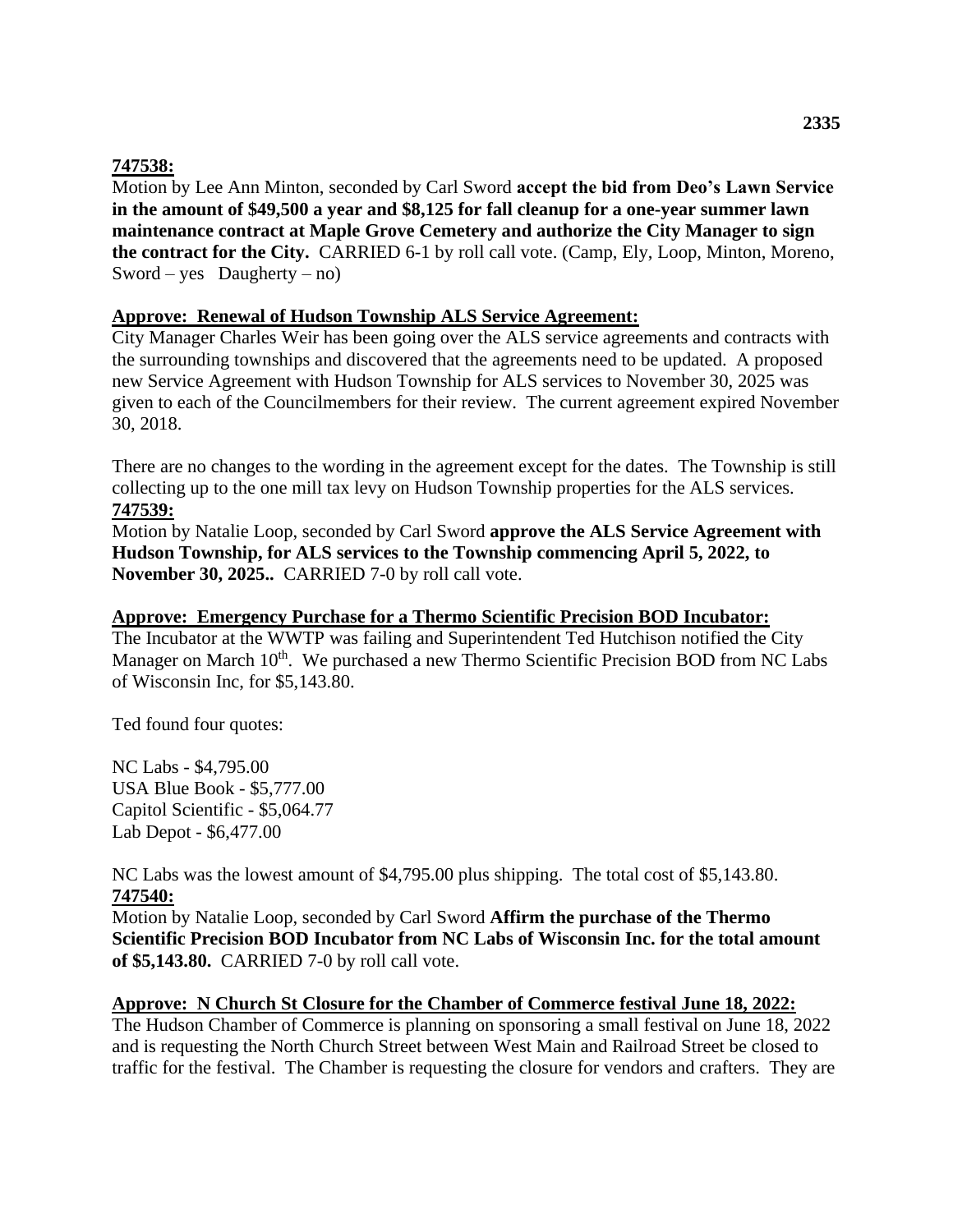also requesting a portion of the parking lot on the south side of City Hall for musical groups to perform though out the day.

DPW would assist with the barricading of the street and back portion of the parking lot. The street and parking lot will be closed from  $8:00 \text{ am} - 5:00 \text{ pm}$  on June 18, 2022 only. The Chamber of Commerce will notify the residents on North Church Street that they will be affected by the temporary closure.

# **747541:**

Motion by Natalie Loop, seconded by Rick Moreno **approve the closure of North Church Street from West Main Street and Railroad Street for the Chamber of Commerce Festival on June 18, 2022, from 8:00 am – 5:00 pm.** CARRIED 7-0 by roll call vote.

# **Approve: Lane Street closure for the Cars for Kids event June 18, 2022:**

Mr. and Mrs. Jerry Green are requesting that Lane Street between West Main and Railroad be temporarily closed for the 21 annual Cars for Kids event on June 18, 2022. This event raises funds for local families in need over the Christmas Holiday 2022.

The event is well attended and has grown over the years. The bulk of the car show will be in the parking lot of the Market House just west of Lane Street. The street closure allows for more parking for the participants and helps with safety. Mr. Green's crew will take care of the barricading. HPD will have full access to the south driveway to the Police Department. The street closure will be from 8:00 am – 4:00 pm on June 18, 2022.

# **747542:**

Motion by Lee Ann Minton, seconded by Pam Ely **approve the closure of Lane Street from West Main Street to Railroad Street for the Cars for Kids Car Show on June 18, 2022, from 8:00 am – 4:00 pm.** CARRIED 7-0 by roll call vote.

# **Approve: 3 Phase Power Project with Consumers Energy:**

The Sunrise Meadows Lift Station has been needing an electrical upgrade for several years. The lift station is currently operating on single phase 220. WWTP staff must maintain and service a roto phase motor to run the pumps in the lift station which are wired for 3 phase power. The new pumps that are going into the lift station are also 3 phase motors. The three phase is more economical to run, and it will allow easier and safer hook up to a generator if needed.

A preliminary quote from Consumers Energy was \$72,061.00 for the work and materials required for the project. Consumers also provided a GIS photo of the proposed work drawing. If Council approves moving forward with the project, Consumers will begin working on the engineering and work details. City Manager was advised by Consumers that the \$72,061.00 quote is solid figure but could fluctuate slightly.

Funds from this project would come from the 2021 Capital Improvement Bond Funds. Current balance in this fund is about \$230,000.00.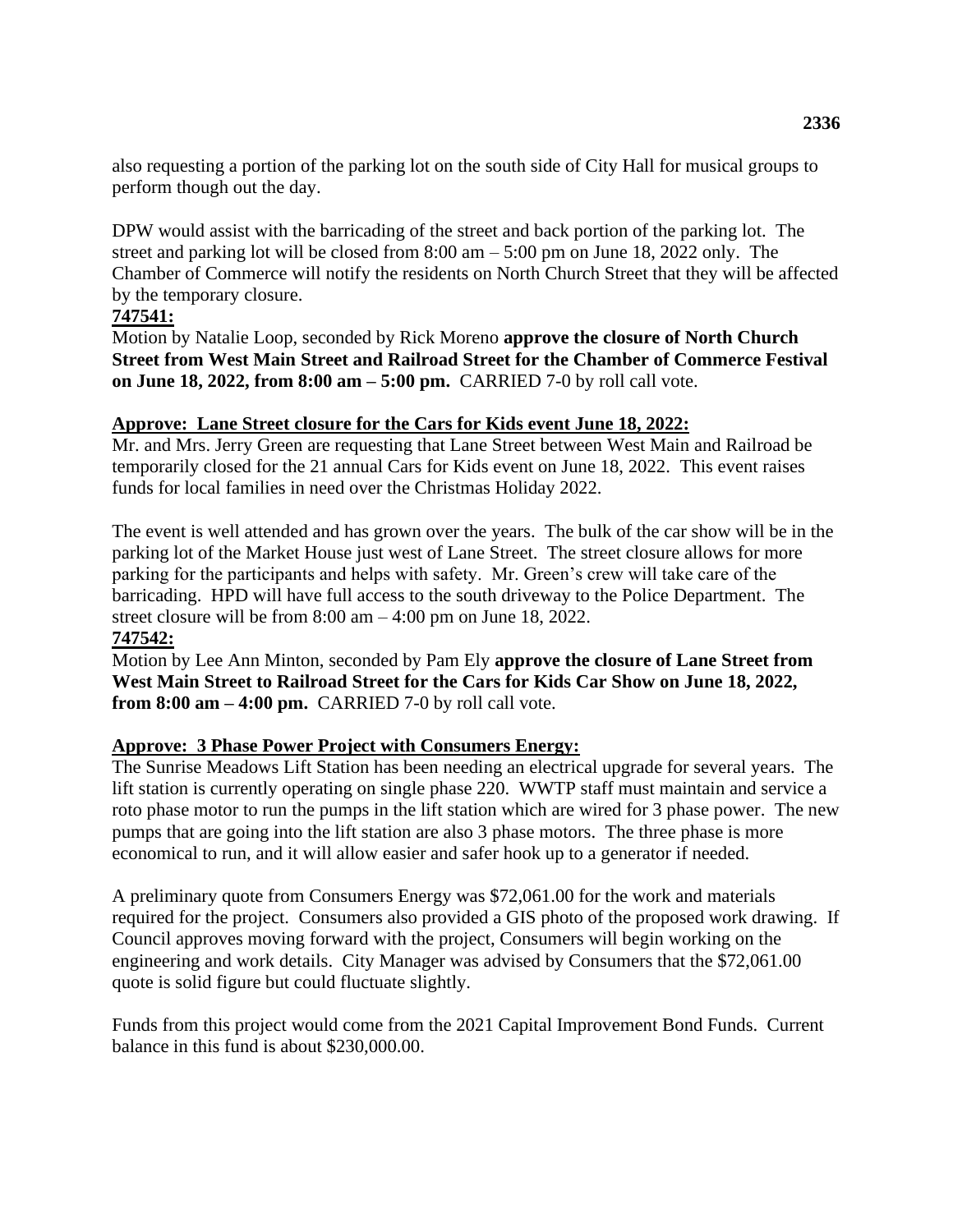# **747543:**

Motion by Lee Ann Minton, seconded by Natalie Loop **approve moving forward with the 3 Phase Power Project for the Sunrise Meadows Lift Station with Consumers Energy.**  CARRIED 7-0 by roll call vote.

### **Approve: Purchase of UV Disinfection Bulbs:**

WWTP Superintendent Ted Hutchison advised that the UV Disinfecting bulbs need to be replaced. These bulbs are used to disinfect the wastewater in the final stage before the wastewater is discharged out of the plant. The bulbs have been replaced once before since the plant upgrade in 2018. The service life of these bulbs is approximately 18 months before needing replacement.

Ted has provided three quotes for the bulb replacement.

UV Superstore \$2,800.00

Trojan UV \$7,296.00

QLi \$4,368.00

Purchase will be made from the WWTP Equipment Replacement line item.

#### **747544:**

Motion by Lee Ann Minton, seconded by Natalie Loop **approve the purchase of UV Disinfecting Bulbs from the UV Superstore in the amount of \$2,800.00.** CARRIED 7-0 by roll call vote.

#### **Executive Session: OMA Section 8 (c)) DPW Union Negotiations:**

Per Section 8 (c) of the OMA, Council entered into Closed Session for the purpose of discussing and continuing contract negotiations regarding the Department of Public Works and Hudson Police Department union contracts expired on June 30, 2021.

# **747345:**

Motion by Rick Moreno, seconded by Carl Sword to **enter into Closed Session pursuant to OMA Section 8 (c) for strategy and negotiations regarding the Department of Public Works & Hudson Police Union Contracts,** CARRIED 7-0 by roll call vote.

\*\*Entered executive session at 7:36 p.m. \*\*Returned to open session at 7:59 p.m.

# **747346:**

Motion by Lee Ann Minton, seconded by Pam Ely to **ask the City Manager to proceed going forward with the HPD & DPW Union Negotiations, CARRIED 7-0 by roll call vote.**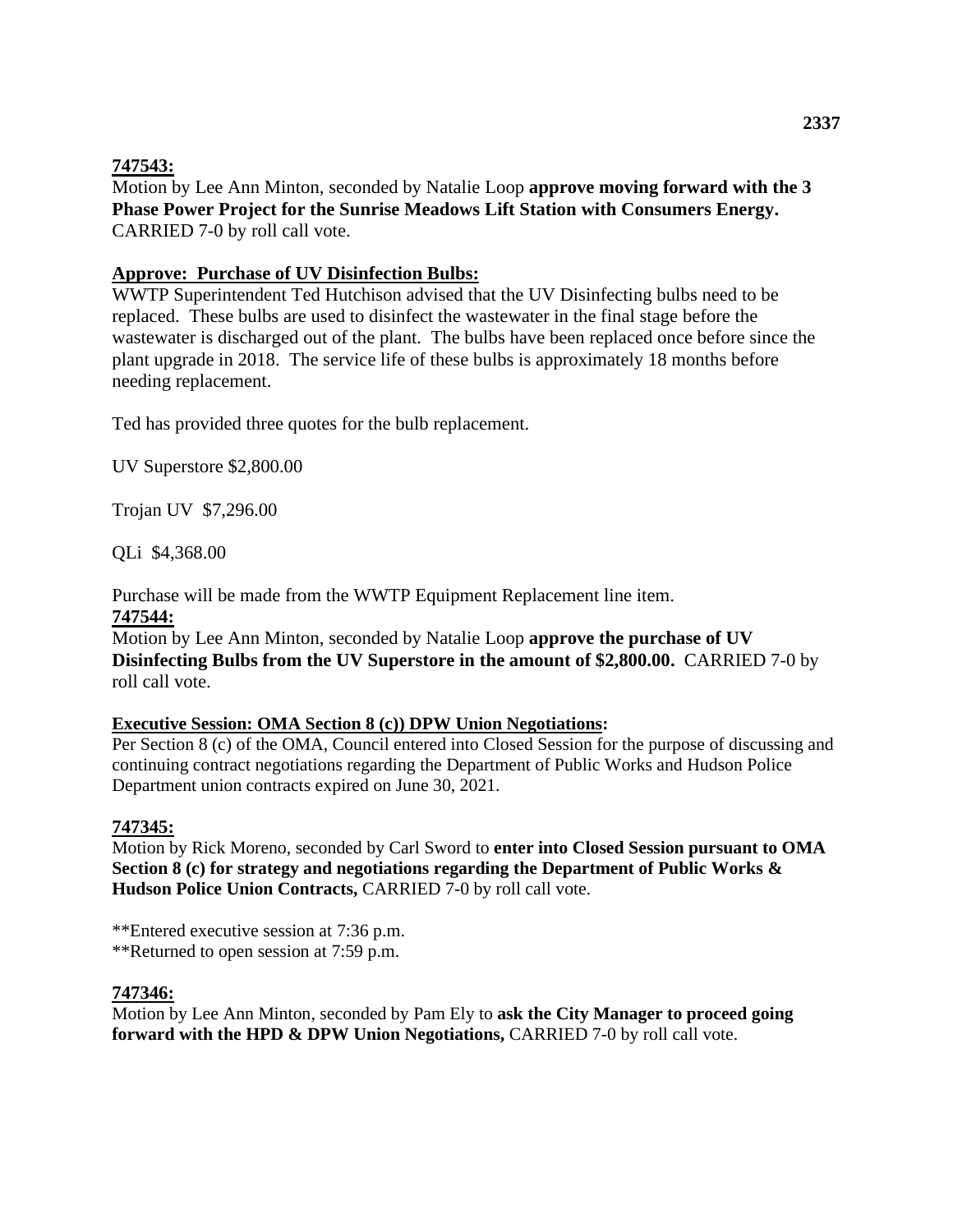# **UNFINISHED BUSINESS:**

# **Bills:**

# Bills to Council April 5, 2022

| <b>Bills to be Approved</b>     |                     |                                                                |
|---------------------------------|---------------------|----------------------------------------------------------------|
| Renius & Renius                 | \$1,512.50          | Assessing Fee - March 2022                                     |
| American Legion                 | \$1,020.73          | 7 gross 12x18 grave flags                                      |
| <b>Unique Paving Materials</b>  | \$1,805.76          | 18.24 Tons of Cold Patch for the Streets                       |
|                                 |                     |                                                                |
|                                 | \$4,338.99<br>Total |                                                                |
|                                 |                     |                                                                |
| <b>Bills to be Confirmed</b>    |                     |                                                                |
| <b>Uniquie Paving Materials</b> | \$1,805.76          | 18.24 tons UPM Cold Mix                                        |
| <b>Consumers Energy</b>         | \$1,672.96          | March 2022 Statement - Street Lights                           |
| <b>Consumers Energy</b>         | \$3,243.06          | March 2022 Statement - 107 Mechanic St                         |
| <b>Consumers Energy</b>         | \$1,496.87          | March 2022 Statement - 42 Jackson St                           |
| <b>Consumers Energy</b>         | \$3,020.59          | March 2022 Statement - LED Street Lights                       |
| Stryker                         | \$13,886.17         | 1st payment for the power cot and lucas unit                   |
| <b>Zoll Medical Corporation</b> | \$3,249.50          | Repair on Ambulance                                            |
| <b>BHS Insurance</b>            | \$17,304.50         | April Quarterly Installment - Liability Insurance              |
| <b>Buehrer Power Equipment</b>  | \$1,357.26          | Lawn Mower Maintenance                                         |
| <b>Buehrer Power Equipment</b>  | \$1,682.07          | 2nd Lawn Mower Maintenance                                     |
| Napoleon Lawn & Leisure         | \$1,294.36          | <b>TS700 Stihl Chainsaw</b>                                    |
| Grainger                        | \$1,056.01          | Pipe, Cap, Strut all material for the Residential Lift Station |
| <b>Briner Oil Company</b>       | \$2,428.38          | 146 gallons of diesel @ \$3.13 213.8 gallons of gas @ \$2.79   |
|                                 |                     | 55 gallons of diesel @ \$3.66 150.63 gallons of gas @ \$3.07   |
|                                 |                     | 70 gallons of diesel @ \$4.21 121.8 gallons of gas @ \$3.42    |
| <b>Briner Oil Company</b>       | \$1,131.28          | 50 gallons of diesel @ \$3.47 313.0 gallons of gas @ \$3.06    |
| D & P Communications            | \$1,238.72          | March 2022 Statement for all departments internet-phone-cable  |
| USA Blue Book                   | \$12,563.60         | 4 pumps for the Main Lift Stations                             |
| Michigan Finance Authority      | \$45,095.81         | Water and Sewer Bond Interest payments                         |
| Jones & Henry Engineers LTD     | \$7,773.35          | <b>DWAM Grant Implementation</b>                               |
| Lincoln Life Insurance          | \$1,136.68          | April 2022 Employee Life Insurance                             |
| Modern Waste Systems            | \$9,780.20          | March 2022 Statement - Refuse                                  |
|                                 |                     |                                                                |

Total \$132,217.13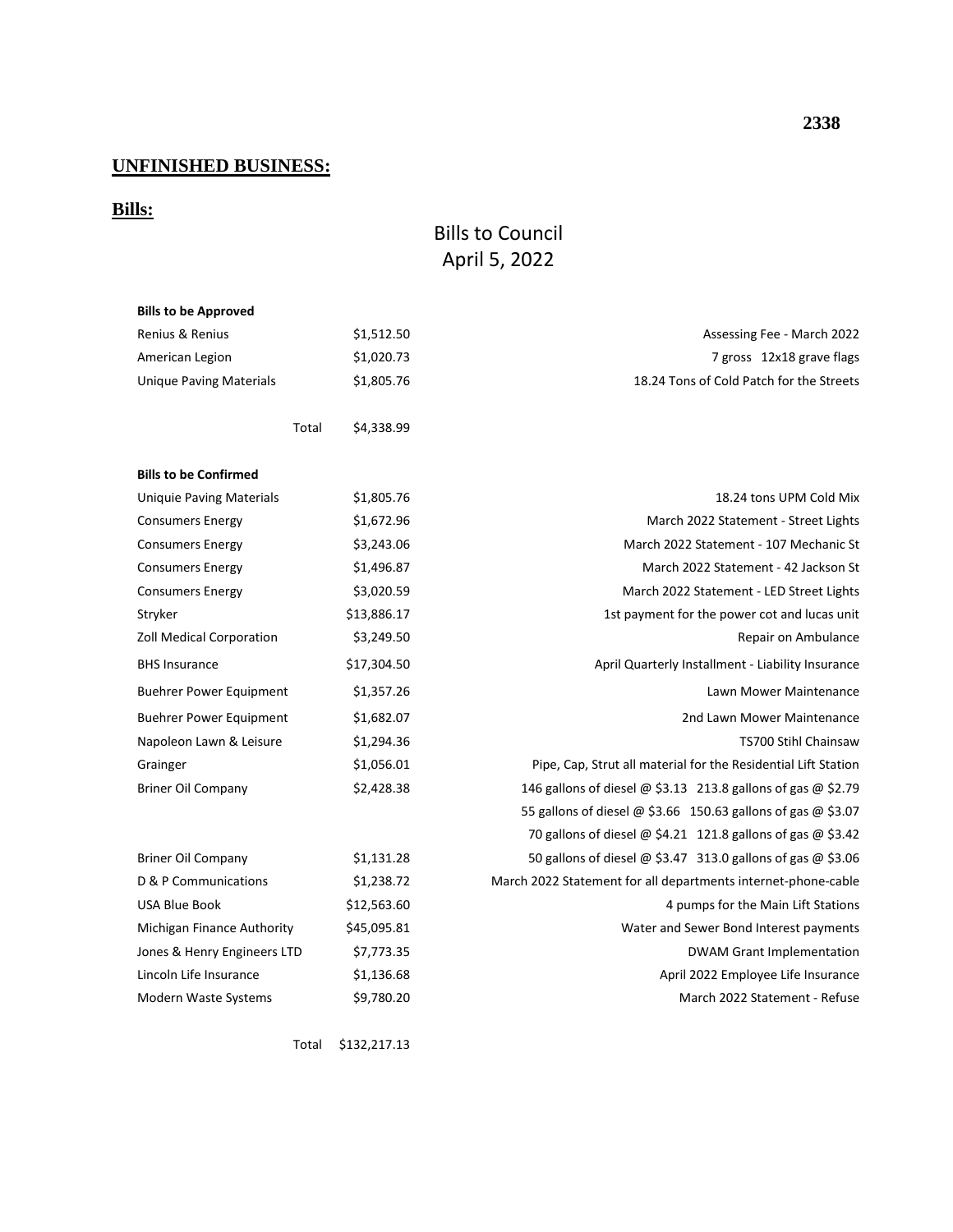#### **747547:**

Motion by Carl Sword, seconded by Rick Moreno **to pay the bills.** CARRIED 7-0 by roll call vote

#### **Account Balances & Check Register:**

#### **Account Balances:**

| General Fund                       | \$151,394.71             |
|------------------------------------|--------------------------|
| <b>Cemetery Trust Fund</b>         | \$2,262.45               |
| Major Street Fund                  | \$92,474.90              |
| <b>Local Street Fund</b>           | \$90,876.98              |
| <b>Fire Department Fund</b>        | \$44,853.92              |
| <b>Recreation Fund</b>             | \$6,018.40               |
| <b>Cemetery Foundation</b>         | \$26,790.34              |
| Ambulance                          | \$68,778.69              |
| <b>Community Center</b>            | \$22,331.41              |
| <b>Thompson Museum Fund</b>        | \$57,662.33              |
| Library Fund                       | $\mathsf{\$}$<br>(65.43) |
| <b>Thompson Library Fund</b>       | 0.00<br>\$               |
| Museum Fund                        | \$41,461.63              |
| Downtown Development               | \$9,499.50               |
| <b>Industrial Park Fund</b>        | \$14,145.01              |
| LDFA                               | \$<br>0.00               |
| 2021 Capital Improvement Bond Fund | \$225,467.56             |
| Sidewalk Fund                      | \$2,565.98               |
| Utilities Fund                     | \$1,171.73               |
| Motor Veh and Equip Fund           | \$210,790.57             |
| <b>Property Tax Collection</b>     | $\mathcal{S}$<br>0.00    |
| <b>Income Tax Fund</b>             | \$15,461.66              |
| Payroll Fund                       | \$50,971.38              |
|                                    |                          |

# **747548:**

Motion by Carl Sword, seconded by Natalie Loop **to accept the Account Balances & Check Register and place on file.** CARRIED 7-0 by roll call vote

#### **Revenue Expenditure Report:**

#### **747549:**

Motion by Rick Moreno, seconded by Natalie Loop **to accept the Revenue Expenditure Report and place on file.** CARRIED 7-0 by roll call vote